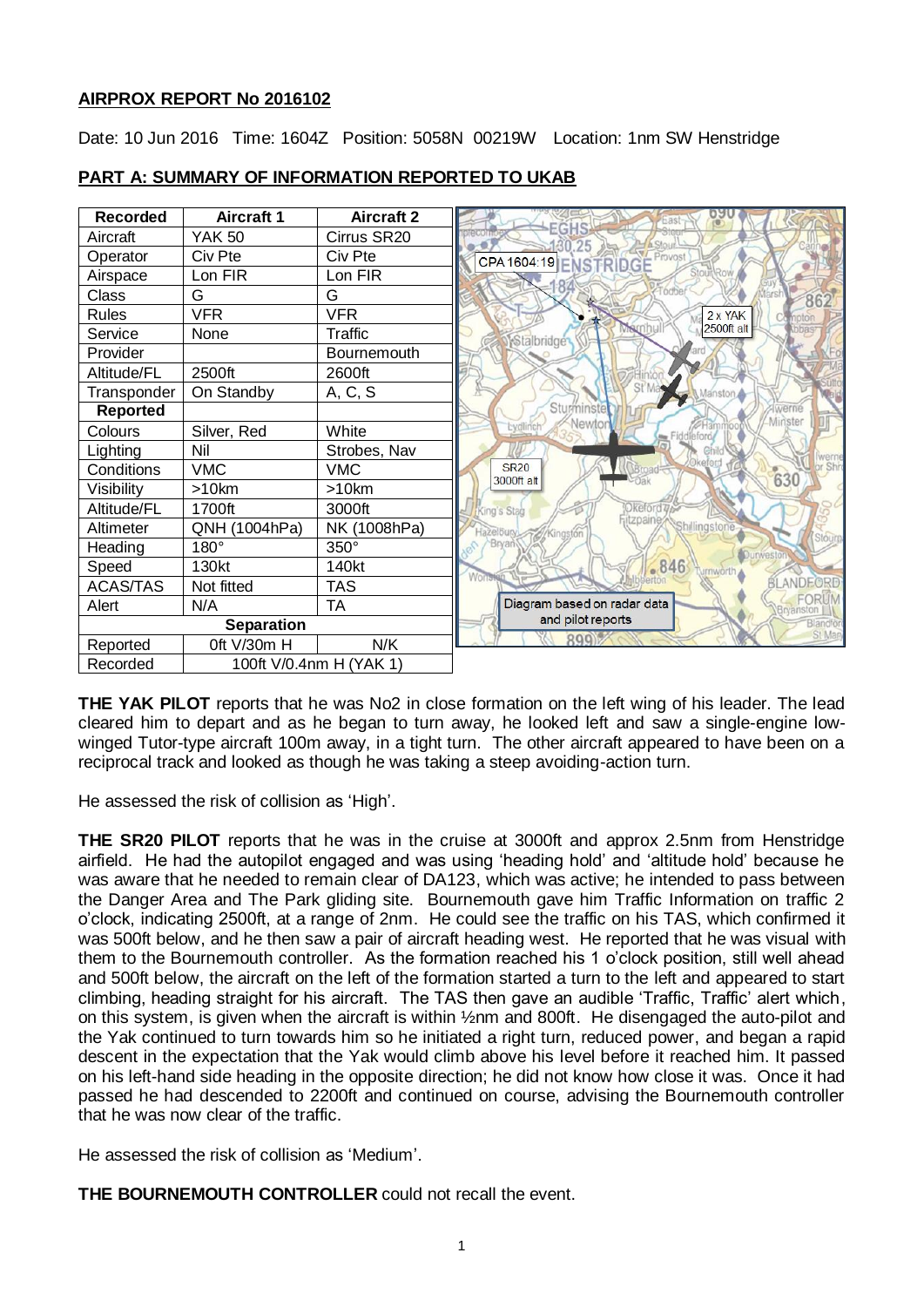### **Factual Background**

The weather at Yeovilton was recorded as follows:

METAR EGDY 101550Z AUTO 09004KT 9999 NCD 19/15 Q1011=

#### **Analysis and Investigation**

#### **UKAB Secretariat**

The Yak and SR20 pilots shared an equal responsibility for collision avoidance and not to operate in such proximity to other aircraft as to create a collision hazard<sup>1</sup>. If the incident geometry is considered as head-on or nearly so [after the Yak turned towards the SR20] then both pilots were required to turn to the right<sup>2</sup>. If the incident geometry is considered as converging then the SR20 pilot was required to give way to the Yak<sup>3</sup>.

At Figure 1 the NATS radar replay shows the proximity of the SR20 (Squawking 7355) to what is believed to be YAK 1 (Squawking 7000). YAK 2, who in his report describes turning left and then seeing the SR20, does not show on the radar at all. The Yaks are at a range of 2nm from the SR20 which, according to the pilot's report is when Bournemouth gave Traffic Information and he reported visual. Figure 2 is 35 seconds later, the SR20 is still at 3000ft and the distance between the aircraft is 0.5nm. However, shortly afterwards the SR20 can be seen to make a right avoiding action turn, (Figure 3) as described in his report. Therefore, although the radar separation between YAK 1 and the SR20 is known to be 100ft and 0.4nm, the exact separation between YAK 2 and the SR20 is not known.



Figure 1 1603:30 Figure 2 1604:05

 $\overline{\phantom{a}}$ 

<sup>1</sup> SERA.3205 Proximity.

<sup>2</sup> SERA.3210 Right-of-way (c)(1) Approaching head-on.

 $^3$  SERA.3210 Right-of-way  $\overline{\mathsf{c}}$ o $\overline{\mathsf{c}}$ 2) Converging.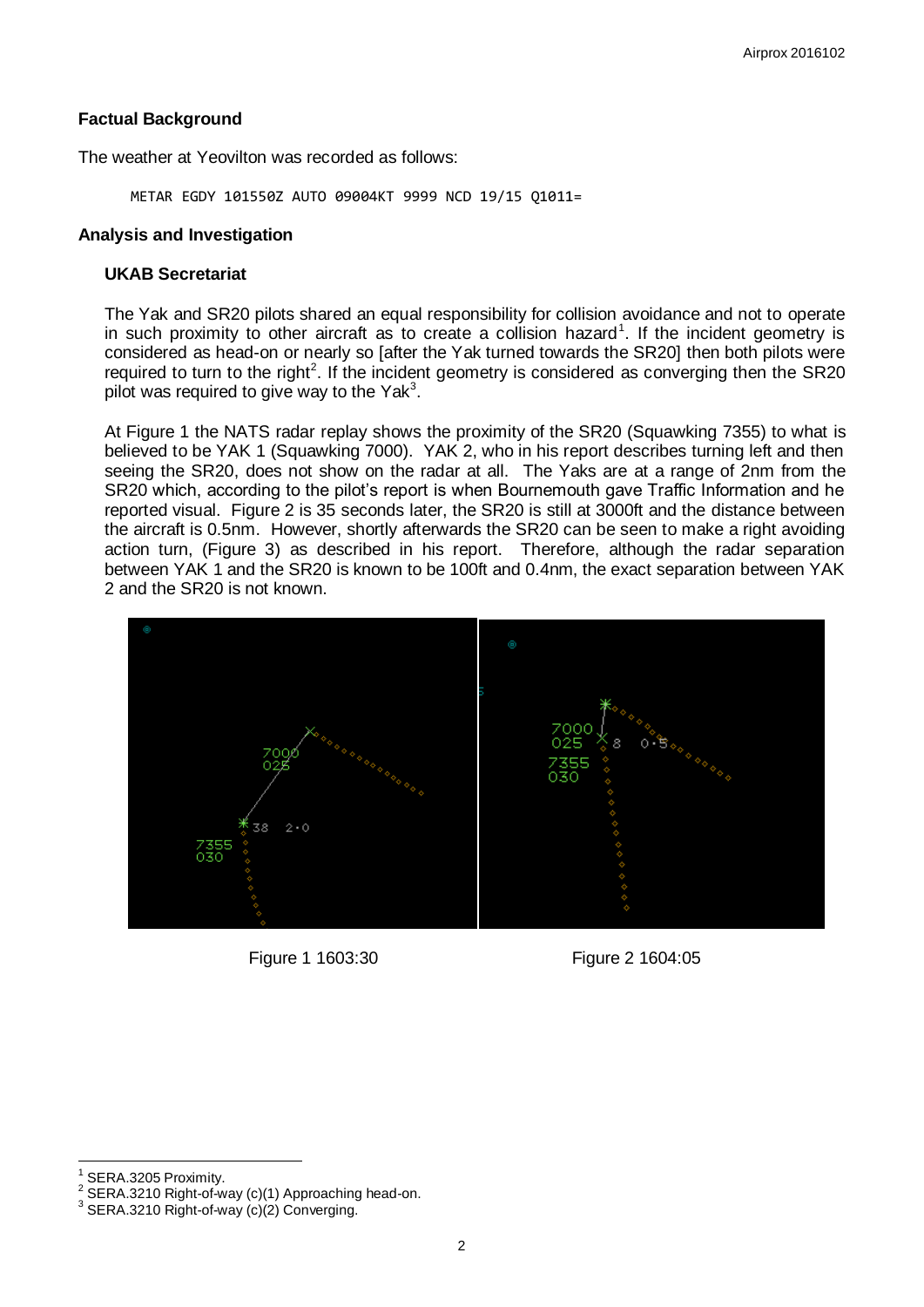



## **Summary**

An Airprox was reported when a Yak and a Cirrus SR20 flew into proximity at 1604 on Friday 10<sup>th</sup> June 2016. Both pilots were operating under VFR in VMC, the Yak pilot not in receipt of an ATS and the SR20 pilot in receipt of a Traffic Service from Bournemouth.

# **PART B: SUMMARY OF THE BOARD'S DISCUSSIONS**

Information available consisted of reports from the pilots of both aircraft, transcripts of the relevant RT frequencies and radar photographs/video recordings.

The Board first looked at the actions of the Yak pilots and noted that they were initially on a straight course into Henstridge when the leader cleared the No2 to turn left and break away. Members who were familiar with formation flying stressed that in such circumstances it is for the leader of the formation to clear the airspace prior to instructing the wingman to turn. In this instance, either the leader had not done so, or had simply not seen the SR20 which would have presented only a small cross-section with little relative movement as a closing object on a constant bearing. The Board noted that at this time of day the pilot may have been looking into sun and thought this could also have been a factor in not seeing the SR20. For his part, the Yak 2 pilot would have been focused on the formation leader right up to the point of manoeuvring, with the SR20 being well outside his field of view; the Board quickly agreed that it was understandable that, once cleared to break formation, the Yak 2 pilot turned out of formation on the assumption that the airspace had been cleared for him. The Board noted that the SR20 was receiving a Traffic Service in that area from Bournemouth, and wondered whether the Yaks could also have done so. Accepting that at the point of the Airprox they would have been switching to Henstridge to join the circuit, seeking Traffic Information at an earlier stage beforehand would have enhanced their situational awareness.

Turning to the SR20 pilot, members noted that he was receiving a Traffic Service from Bournemouth, who gave him Traffic Information on the Yaks, and that he had also received information from his TAS. Having visually acquired the Yaks, he had assessed that because they were 500ft below and crossing right to left they were not going to be a factor. The Board considered that this was an entirely appropriate assessment given that he had no reason to think that they would split formation and suddenly turn and climb towards him. That being said, the incident highlighted the fact that the actions of another pilot should not be assumed, and some Board members wondered whether he could have taken a turn of a few degrees just to ensure he passed well behind rather than overhead the Yaks, furthermore this would have ensured that should circumstances change, as they did, there was already a large margin of separation. They noted that he was concerned about his heading in